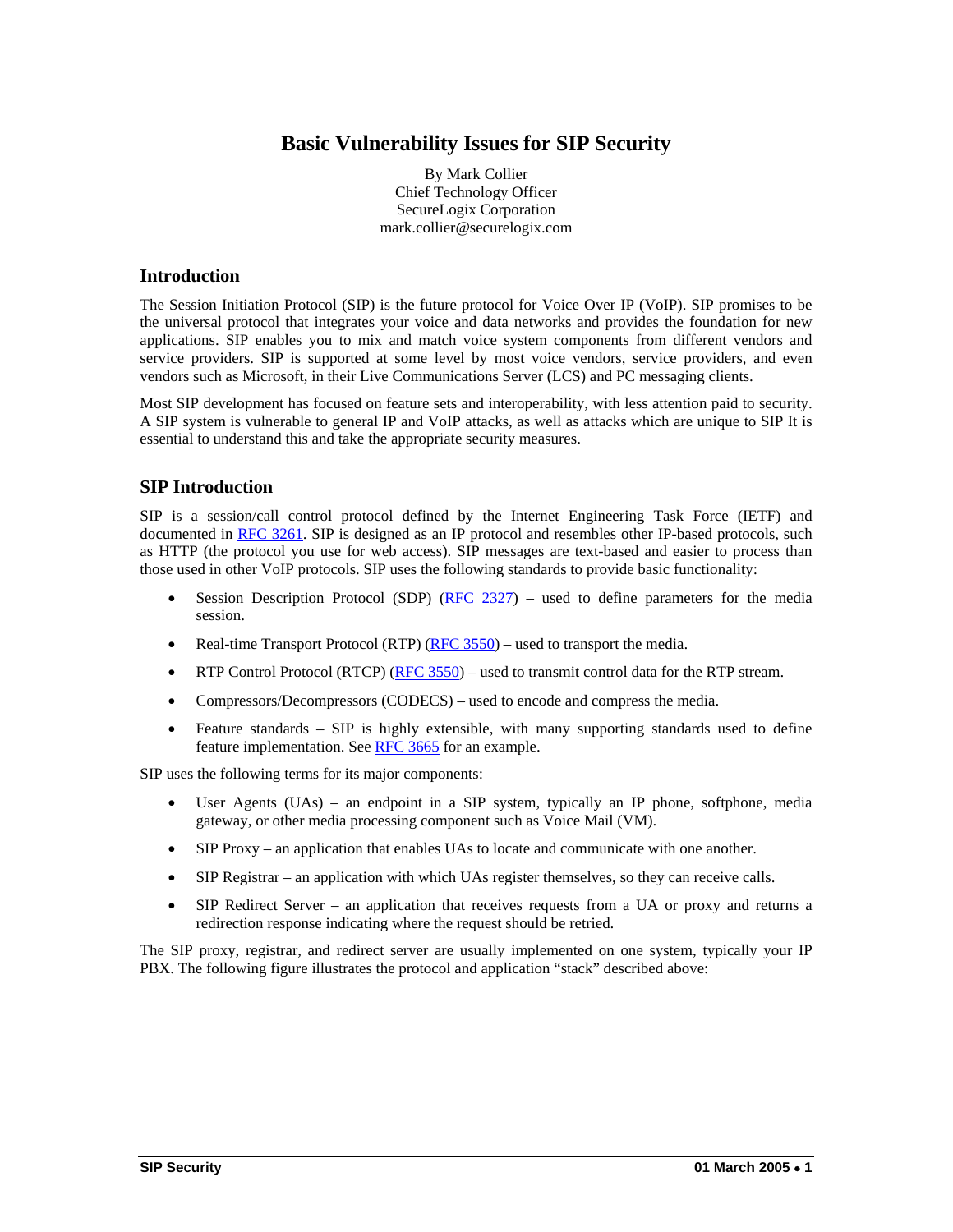| <b>Proxy</b> |  | <b>User Agents</b> |            |             |
|--------------|--|--------------------|------------|-------------|
|              |  | <b>SDP</b>         | Codec      | <b>RTCP</b> |
| <b>SIP</b>   |  |                    | <b>RTP</b> |             |
| <b>TCP</b>   |  | <b>UDP</b>         |            |             |
| IPv4         |  | IP <sub>v6</sub>   |            |             |

## **SIP Security Overview**

SIP has the same IP and application-level vulnerabilities as other VoIP protocols. There are several factors, which make SIP potentially less secure:

- Maturity the SIP standard and supporting implementations are relatively new.
- Complexity SIP itself is moderately complex, but with all the necessary extensions, is a complicated protocol.
- Extensibility SIP supports extensions, which are new and often fragile from a security point of view.
- Encoding SIP uses text messages, which are easier to see with a sniffer.

SIP offers limited built-in security. RFC 3261 labels any security-related item as "SHOULD," rather than "MUST." Some items labeled as "RECOMMENDED" are lacking in most implementations. SIP promises interoperability, allowing you to buy components from different vendors. Interoperability can be an issue from a security point of view, because all components must support the same security standard. If they don't, you can use only a common capability (which may be weak).

Many SIP implementations still use the Universal Datagram Protocol (UDP) for transporting SIP messages. UDP is a connection-less, unreliable form of packet transfer. UDP does not use re-transmissions or sequence numbers, so it is easier for an attacker to spoof UDP packets. In contrast, the Transmission Control Protocol (TCP) is a connection-oriented, guaranteed-delivery transport. TCP is more secure than UDP, because it involves a negotiated setup and tear down, sequence numbers, and retransmissions for lost packets.

The following sections describe several inherent vulnerabilities present in most SIP systems:

## **Registration Hijacking**

Registration hijacking occurs when an attacker impersonates a valid UA to a registrar and replaces the legitimate registration with its own address. This attack causes all incoming calls to be sent to the UA registered by the attacker. The following figure illustrates registration hijacking: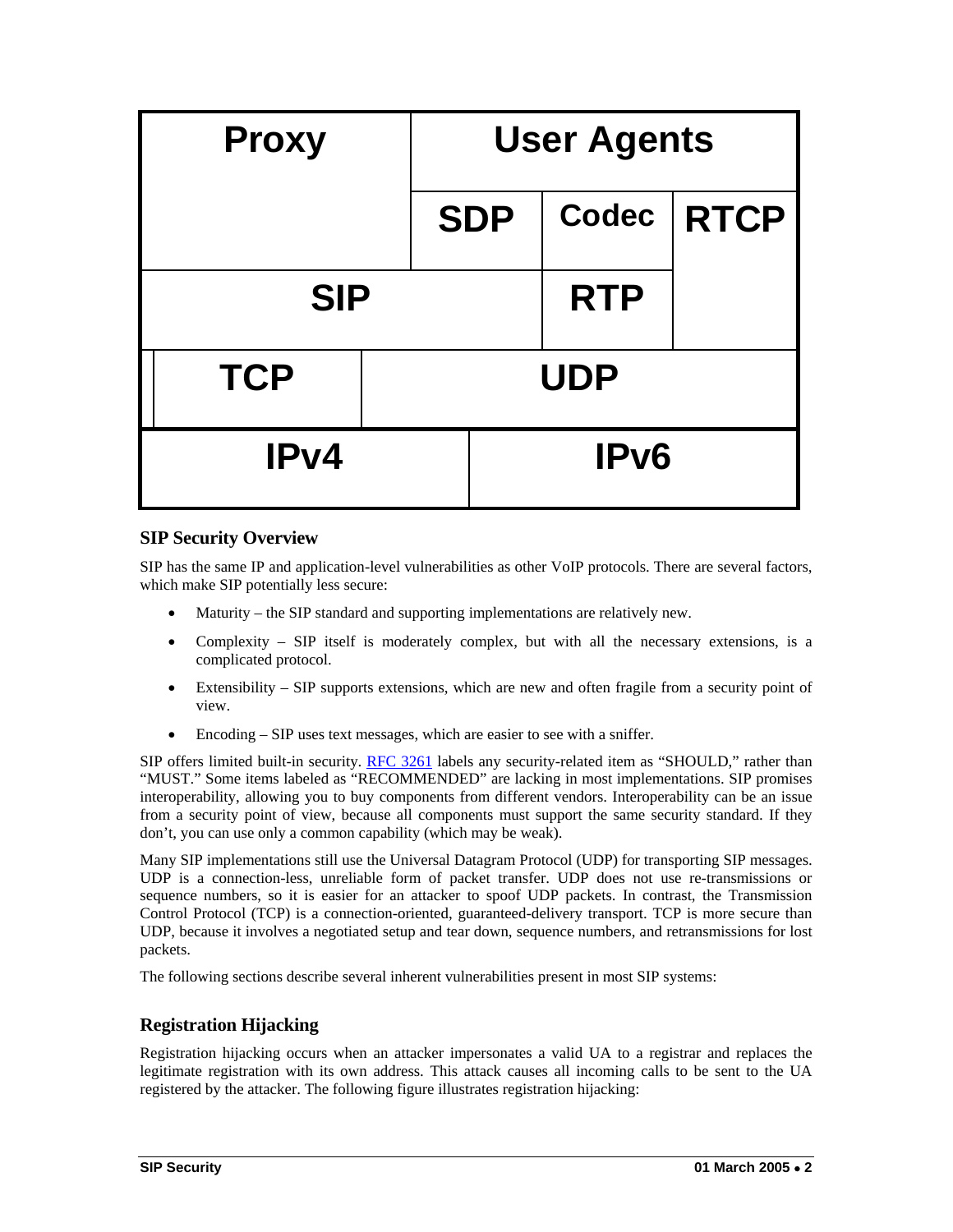

Registration is normally performed using UDP, which makes it easier to spoof requests. Authentication is often not required and if present, is often weak (just username and password). According to RFC 3261, registrars are only "RECOMMENDED" to challenge registration requests. Most registrars either do not challenge requests, or only require a simple username/password, which can be defeated with dictionarystyle attacks. A dictionary-style attack is one where the attacker has one of your usernames and then steps through a list of likely passwords built based on their knowledge of your enterprise.

An external attacker can build a directory by scanning for your registerable UA addresses. He can build a list of extensions and use the SIP "OPTIONS" message to covertly build a directory of your users.

Some enterprises may use shared, weak, or "mechanically" generated passwords (such as the extension with an extra word). In these cases, an attacker who learns one of your passwords may be able to learn all of them.

Failed registrations are not always logged. Your SIP proxy will not normally detect directory scanning and registration hijacking attempts.

Registration hijacking can result in loss of calls to the legitimate UA, which may be one of your users phones or a critical resource (e.g., a media gateway, Automated Attendant (AA), Interactive Voice Response (IVR), or VM system). Also, the rogue UA can collect authentication or other key signaling information. Or the rogue UA can pose as a Voice Mail system and trick the caller into leaving a message. The rogue UA can also perform a Man-In-The-Middle (MITL) attack, where it transparently sits between the calling and called UAs, able to collect and modify both the signaling and media. Another type of MITL attack involves redirection of an inbound call to a media gateway, generating toll fraud.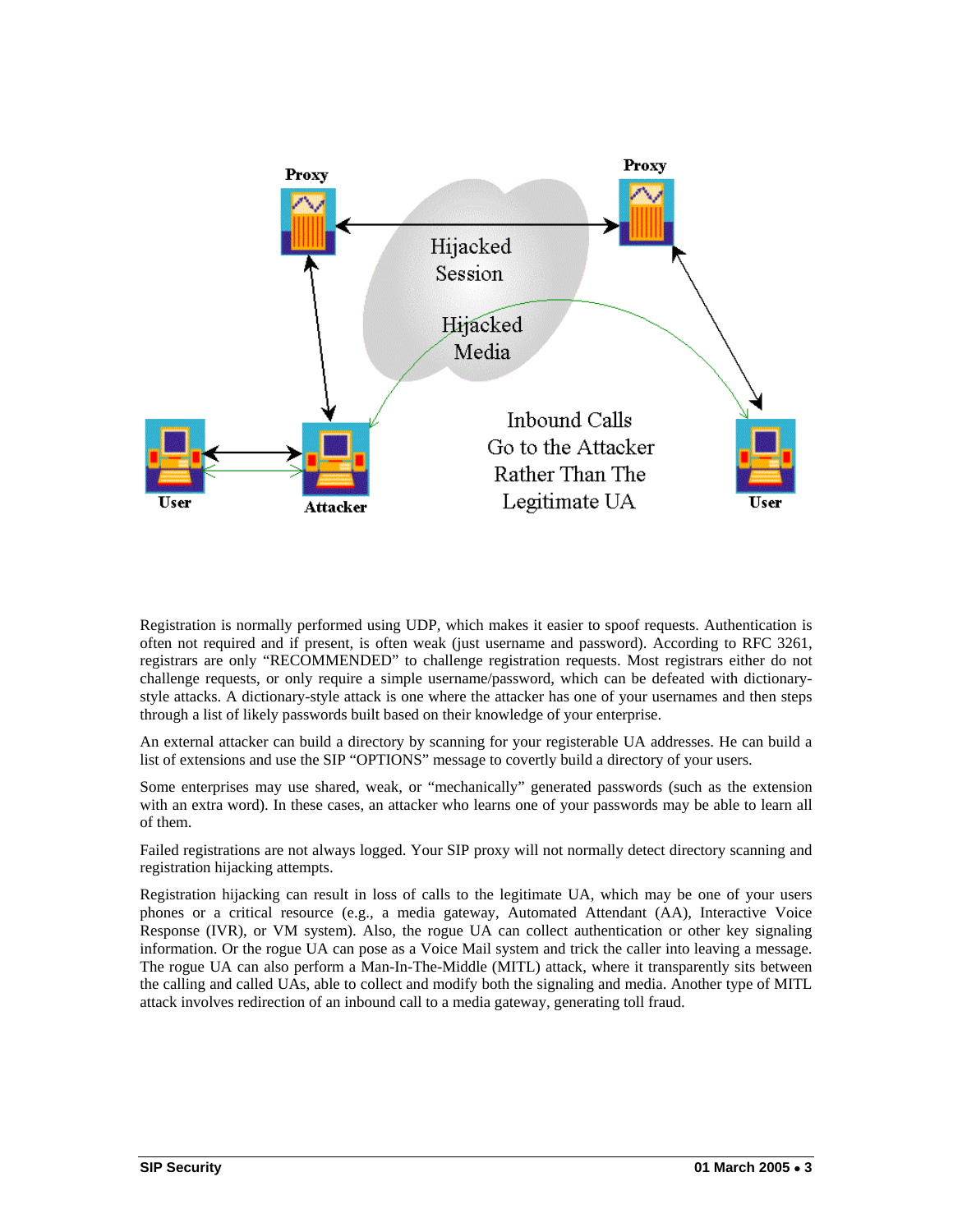## **Proxy Impersonation**

Proxy impersonation occurs when an attacker tricks one of your SIP UAs or proxies into communicating with a rogue proxy. If an attacker successfully impersonates a proxy, he has access to all SIP messages and is in complete control of the call. The following figure illustrates proxy impersonation:



Your UAs and proxies normally communicate using UDP and do not require strong authentication to communicate with another proxy. A rogue proxy can therefore insert itself into the signaling stream through several means, including Domain Name Service (DNS) spoofing, Address Resolution Protocol (ARP) cache spoofing, and simply changing the proxy address for a SIP phone. An impersonated proxy has full control over calls and can execute the same types of attacks described for registration hijacking.

If DNS spoofing is used to redirect outgoing calls to a particular domain (e.g., "company.com"), all outbound calls to that site can be intercepted, manipulated, blocked, conferenced, or recorded.

ARP cache spoofing is an attack against a network switch that can trick a UA into communicating with a rogue proxy on the internal network. If successful, calls originating from the UA can be intercepted, manipulated, blocked, conferenced, or recorded.

## **Message Tampering**

Message tampering occurs when an attacker intercepts and modifies packets exchanged between SIP components. Message tampering can occur through registration hijacking, proxy impersonation, or an attack on any component trusted to process SIP messages, such as your proxy, media gateway, or firewall. The following figure illustrates message tampering: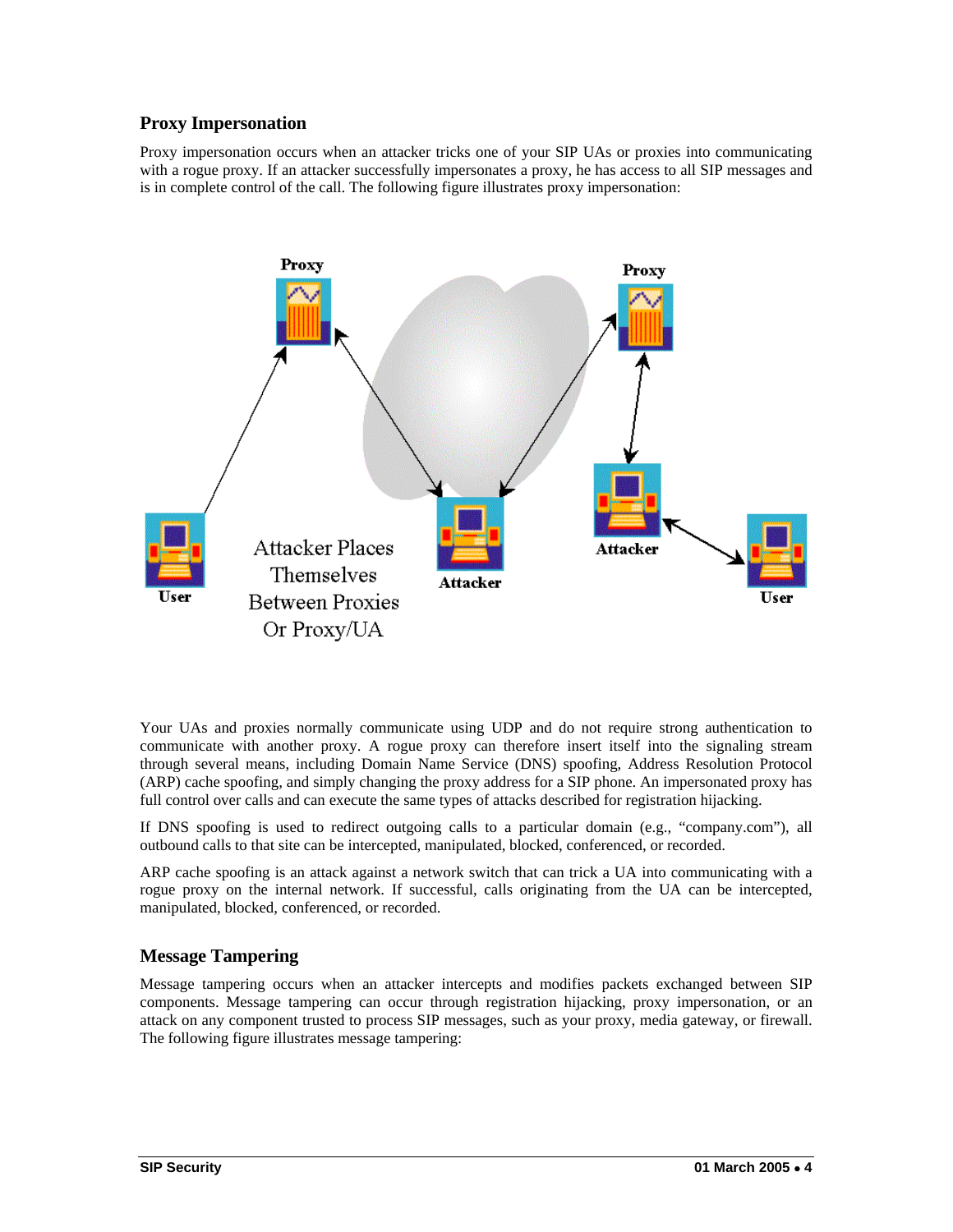

SIP messages have no built-in means to insure integrity. By manipulating SIP messages, an attacker can execute the same types of attacks described for registration hijacking and proxy impersonation.

## **Session Tear Down**

Session tear down occurs when an attacker observes the signaling for a call, and then sends spoofed SIP "BYE" messages to the participating UAs. Most SIP UAs do not require strong authentication, which allows an attacker to send a properly crafted BYE messages to the two UAs, tearing down the call. The following figure illustrates session tear down: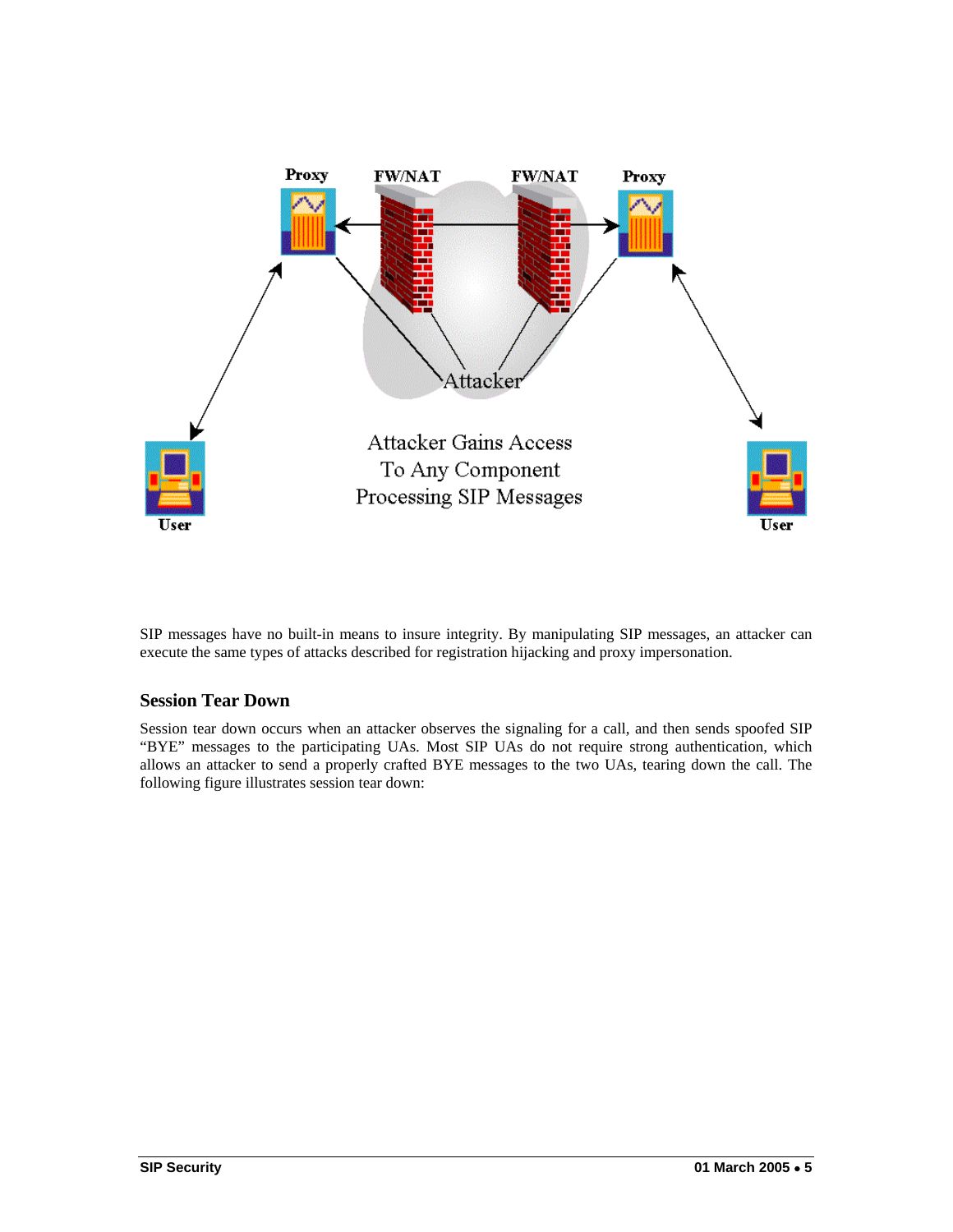

If a UA does not check the available packet values, the attacker may not even need to observe the call signaling. If the attacker knows the address of a continually active UA (such as your media gateway, AA, IVR, trading floor phone, etc.), they can send BYE messages, causing the call(s) to be torn down. Another example of message tear down is flooding the firewall with BYE messages, possibly tearing down UDP ports opened for legitimate calls.

Denial of Service (DoS) is the primary effect of session tear down. Specific-user DoS or wholesale DoS can occur, depending upon the target. A side effect of session tear down is that the proxy may not be aware of the calls being town down and will not have proper call records.

SIP "RE-INVITE" messages can also be used to modify media sessions. Redirecting media to broadcast addresses can cause a DoS attack. Redirecting media sessions to a media gateway can cause a DoS attack.

## **Denial of Service (DoS)**

DoS against a SIP system can occur through any of the means described above or through additional DoSspecific attacks. Because strong authentication is rarely used, SIP processing components must trust and process SIP messages from possible attackers. The following figure illustrates some of the components vulnerable to DoS: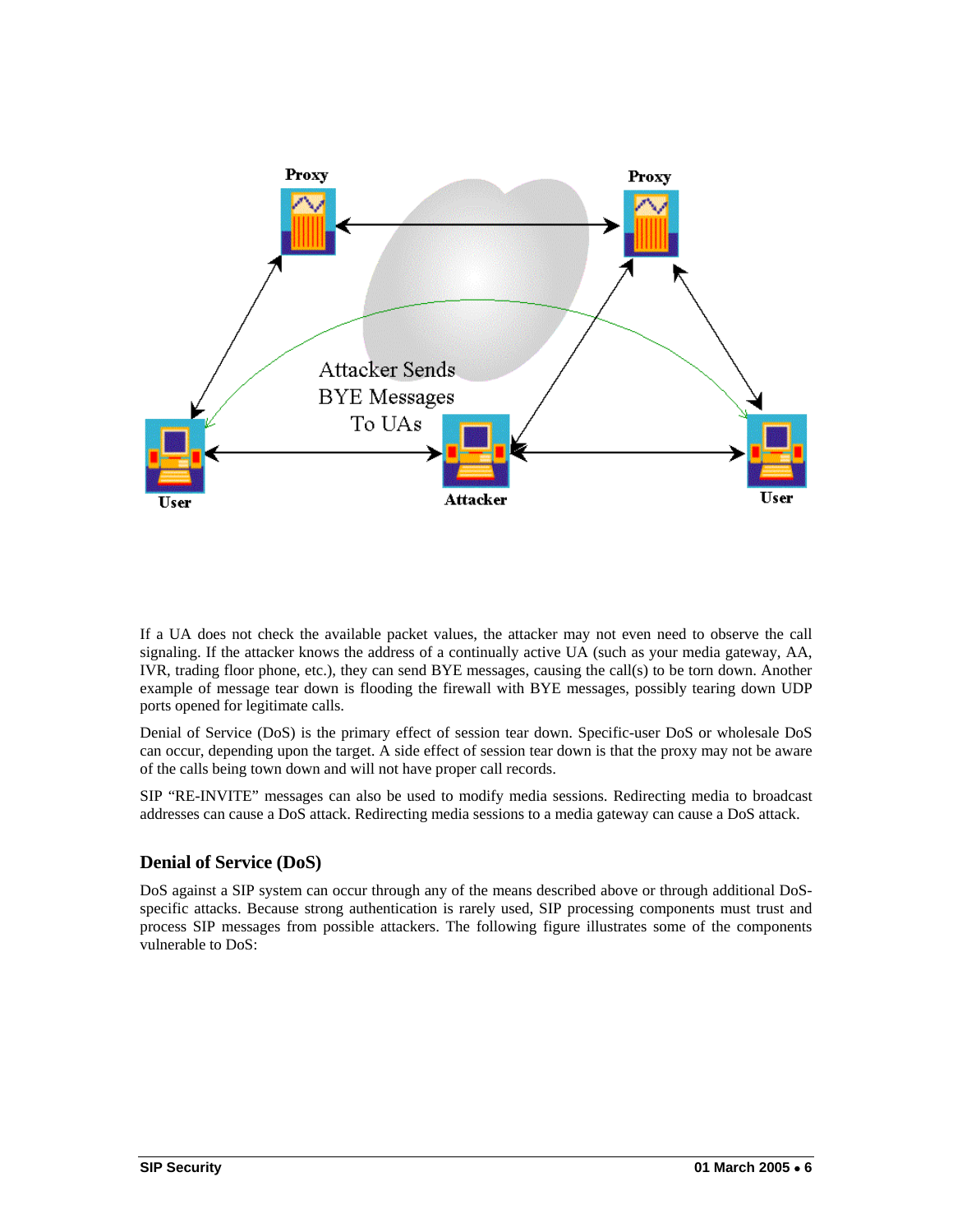

DoS can take the form of malformed packets, manipulating SIP states, and simple flooding, such as a "REGISTER" or "INVITE" storm (a flood of packets). Research has shown that many SIP implementations are highly vulnerable to these types of attacks. For examples, see the following link:

http://www.ee.oulu.fi/research/ouspg/protos/testing/c07/sip/

DoS can be especially damaging if your key voice resources are targeted (e.g., media gateways, AA, IVR, VM, and other systems). DoS can also be used to generate large numbers of toll, information (411), or emergency calls (911). Your network can also be used as a DoS launching point, from which the generated calls are directed at another enterprise.

DoS can also be directed at a firewall. SIP requires management of UDP ports for media. A DoS attack that floods the firewall with calls can prevent it from properly managing ports for legitimate calls.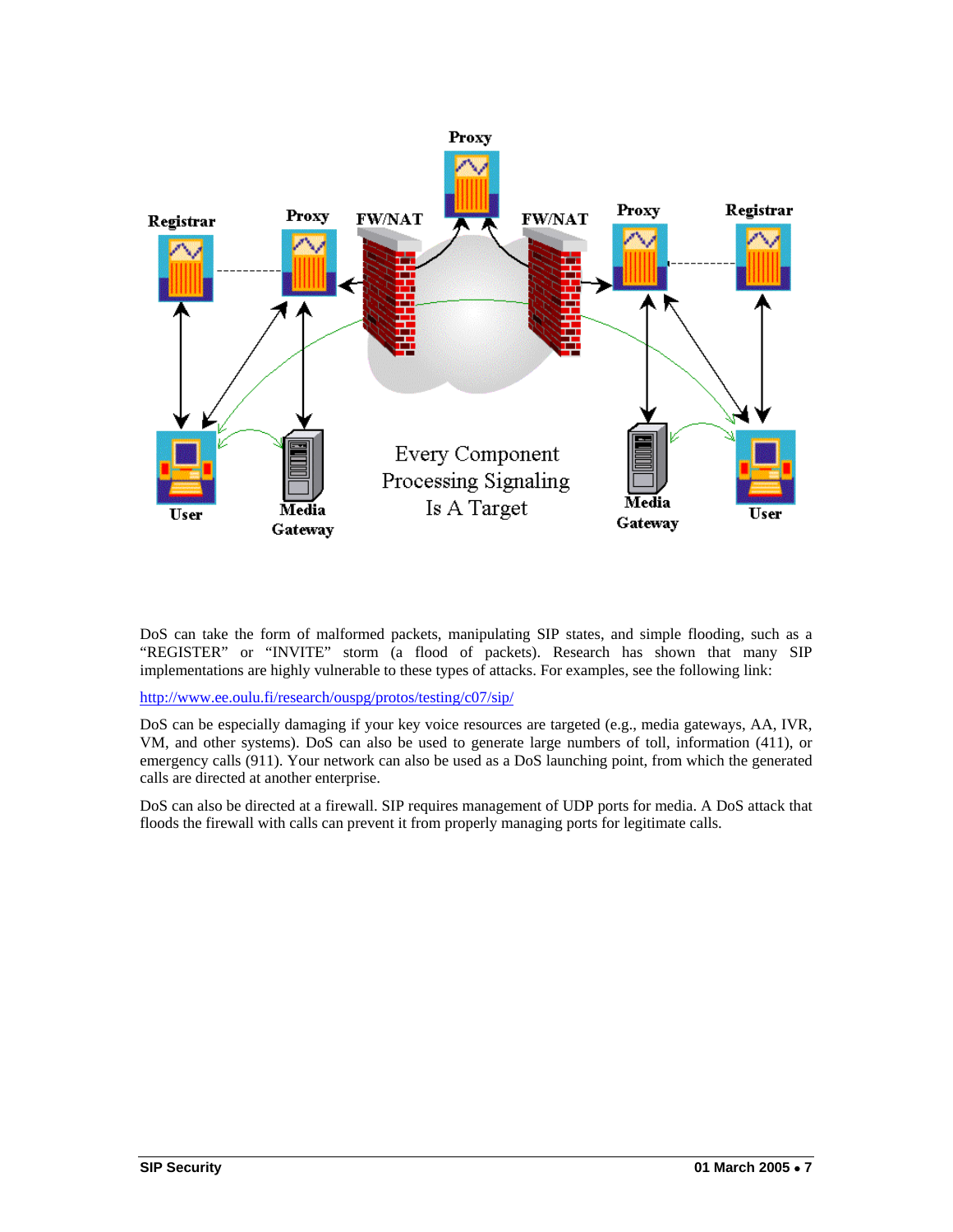#### **Firewall/Network Address Translation (NAT) Issues**

Data firewalls are commonly used to protect your trusted network from the Internet or other untrusted network. Data firewalls generally operate at the IP and UDP/TCP layers, determining what types of traffic are allowed and which systems are allowed to communicate. Data firewalls do not typically monitor the application layer – other products, such as an email content monitor or web firewall is used. Data firewalls also create issues for SIP, which uses separate IP ports for signaling and media. SIP embeds media port addresses in the SDP, which the firewall must understand in order to perform SIP-aware NAT (RFC 2993). These and other issues create the need for SIP-optimized firewalls, as shown in the following illustration:



NAT is commonly used to preserve IP addresses. For SIP to function through a firewall, the NAT must be SIP-aware, in order to modify SIP messages and to control the opening and closing of UDP ports used for media. In the future, if signaling encryption becomes commonly used, in order to function, the NAT must be able to decrypt/re-encrypt the SIP messages.

#### **Recommendations**

SIP security begins with basic IP- and VoIP-specific security. The previous article entitled "VoIP Security," provides you with a checklist of recommendations as a starting point.

Your SIP security can be improved by using implementations that support TCP/IP for signaling, making it more difficult for an attacker to spoof SIP messages. It can also be greatly improved by using a security standard, such as the Transport Layer Security (TLS) (RFC 2246), to provide strong authentication and encryption between your SIP components. You should use these standards on every component in your SIP system, and choose vendors who support them. Once you choose a security standard such as TLS, avoid using any components that are not able to use it. Using any non-secure components—such as an inexpensive SIP phone—will allow the types of attacks described above.